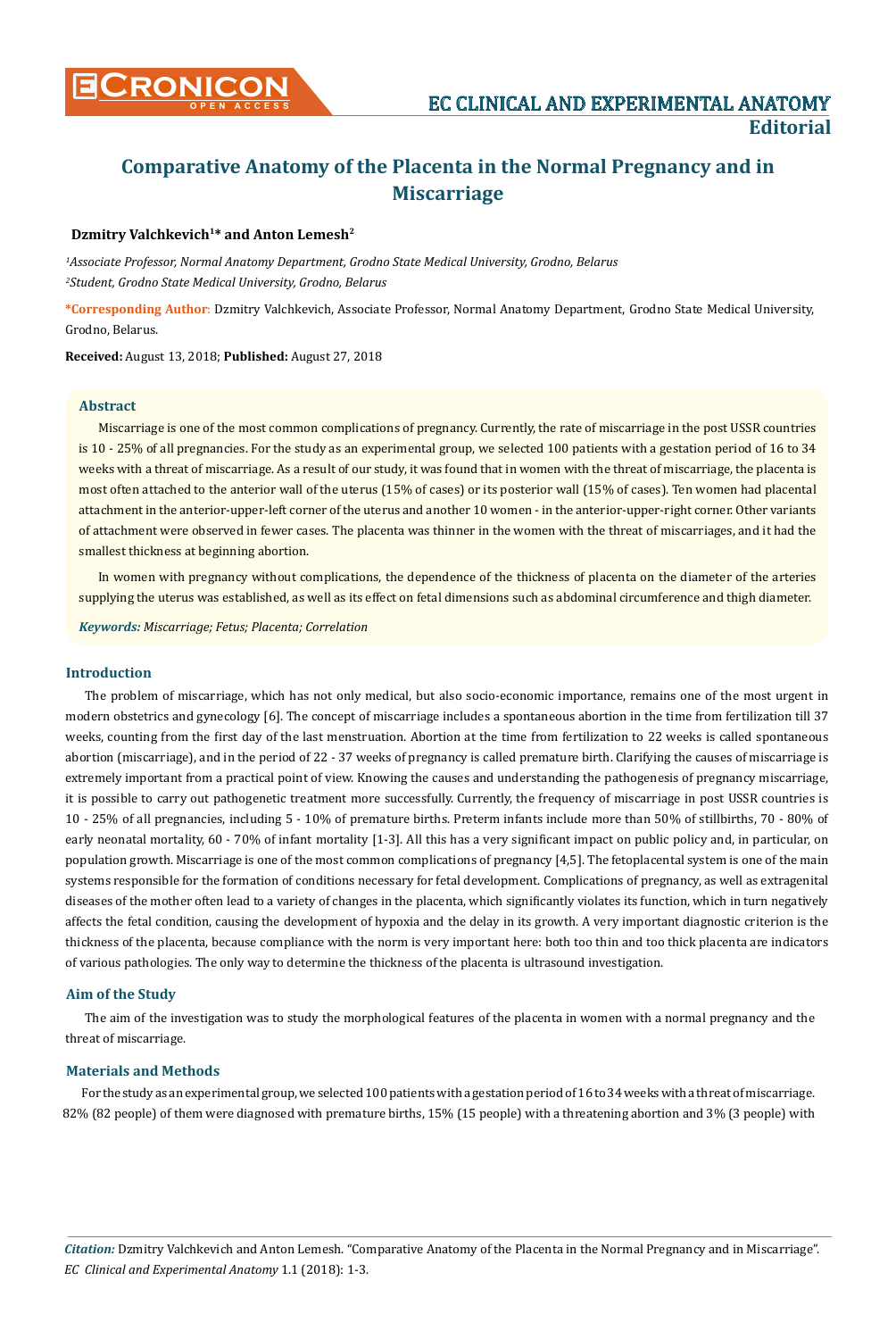#### **Comparative Anatomy of the Placenta in the Normal Pregnancy and in Miscarriage**

a beginning abortion. The beginning abortion is the second stage of the process of expulsion of the fetus from the uterine cavity. Both in case of threatening, and in case of the beginning abortion it is possible to preserve pregnancy, but in the second case the probability of a successful outcome is slightly lower than in the first stage. As a control, 20 women with a normal pregnancy, who underwent a planned examination in a women's consultation were selected. Studies were carried out using ultrasound, morphometry and statistical method. Some people who pull choose only one area of their hair like Cindy (#1). She is twelve and has had extreme difficulty with relationships at school. Her father, who is a doctor, has tried everything possible to help her to stop pulling. She has been on every psycho-tropic drug imaginable. Nothing worked until she was referred to my office by her orthodontist for tongue thrusting. She stopped pulling on day one.

#### **Results and Discussion**

The placenta is located where the fertilized egg is attached to the uterine wall after the movement through the fallopian tube.

The back wall of the uterus and the place that is closest to its fundus are best supplied with blood. It is therefore considered that the data region of the uterus is the most favorable for the attachment of child place. There are a lot of variants for the placenta attaching, and they depend only on the individual characteristics of the organism of the future mother. As a result of our study, it was found that in women with the threat of miscarriage, the placenta is most often attached to the anterior wall of the uterus (15% of cases) or its posterior wall (15% of cases). Ten women had placental attachment in the anterior-upper-left corner of the uterus and another 10 women - in the anterior-upper-right corner. Other variants of attachment were observed in fewer cases. It should be noted that in women with threatening premature births, placental localization was more common on the posterior wall of the uterus (15% of cases), and in pregnant women with a threatening abortion - in the upper part of the anterior wall (40% of cases). In most women in the control group (55% of cases, 11 people), the placenta was located on the posterior wall of the uterus in its upper part. It is also worth noting the fact that placental position in women with the threat of miscarriage is more variable than in pregnant women from the control group.

The dimensions of the placenta are characterized by its thickness, area and volume. However, a standard ultrasound examination can accurately determine only the thickness of the placenta. Obviously, to study the compensatory abilities of placenta, it is very important to determine its area and volume, but the calculation of these indicators using modern ultrasound diagnostic equipment is associated with a laborious procedure of stereo- and planimetry, which can hardly be widely used in clinical practice. In addition, the results of these measurements have very large errors, which affects the interpretation of clinical data. The thickness of the placenta varies in different parts of it. Therefore, for its correct determination and, most importantly, for high reproducibility of the results, we used uniform methodological approaches to the estimation of this parameter. The most optimal site for measuring the thickness of the placenta is the place of the umbilical cord inflow. Exactly there we studied a child's place thickness.

The results of our study showed that the thickness of the placenta was significantly lower (p < 0.0005) in the pregnant women of the experimental group and averaged 27.5 ± 5.4 mm, while in women with normal pregnancy it was 34.6 ± 3.2 mm. It should be noted that the thickest placenta was observed in pregnant women with threatening premature births (29.4 ± 3.4 mm), in women with threatening abortion the placenta was almost 1 mm thinner  $(20.4 \pm 4.2 \text{ mm})$ , and the thinnest placenta was found in women with a diagnosis of beginning abortion  $(19.3 \pm 4.5 \text{ mm})$ .

After the establishment the important morphological features of the placenta, we tried to find out its correlation. Thus, it was found that in women with normal pregnancy, the thickness of the placenta depends on the diameter of the both right uterine artery (correlation coefficient  $R = 0.98$ ,  $p < 0.05$ ) and left one  $(R = 0.98, p < 0.05)$ . In turn, the thickness of the placenta has a direct effect on some sizes of the fetus, such as the diameter of the thigh  $(R = 0.83, p<0.05)$ . At the same time, there is an inversely proportional relationship between the fetal abdominal circumference and placental thickness  $(R = -0.67, p < 0.05)$ . There were no correlations between the thickness of the placenta and the biparietal fetal size in the control group. It should also be noted that in women with normal pregnancy the thickness of the placenta depends on its location in the uterus  $(R = 0.98, p \ 0.05)$ . The thinnest was the placenta located on the anterior wall of the uterus  $(32.8 \pm 5.4 \text{ mm})$ .

As for women with a threat of miscarriage, we did not establish a relationship between the thickness of the placenta and the uterine arteries diameter (if we do not take into account the low reliable correlation coefficient with the diameter of the left artery,  $R = 0.24$ , p < 0.05). However, as in the control group, the influence of placental thickness on fetal size was observed: abdominal circumference (R = 0.80,  $p < 0.05$ ), thigh diameter (R = 0.80,  $p < 0.05$ ). Also the dependence on biparietal size (R = 0.79,  $p < 0.05$ ), which was not observed in the group of women with normal pregnancy was established.

2